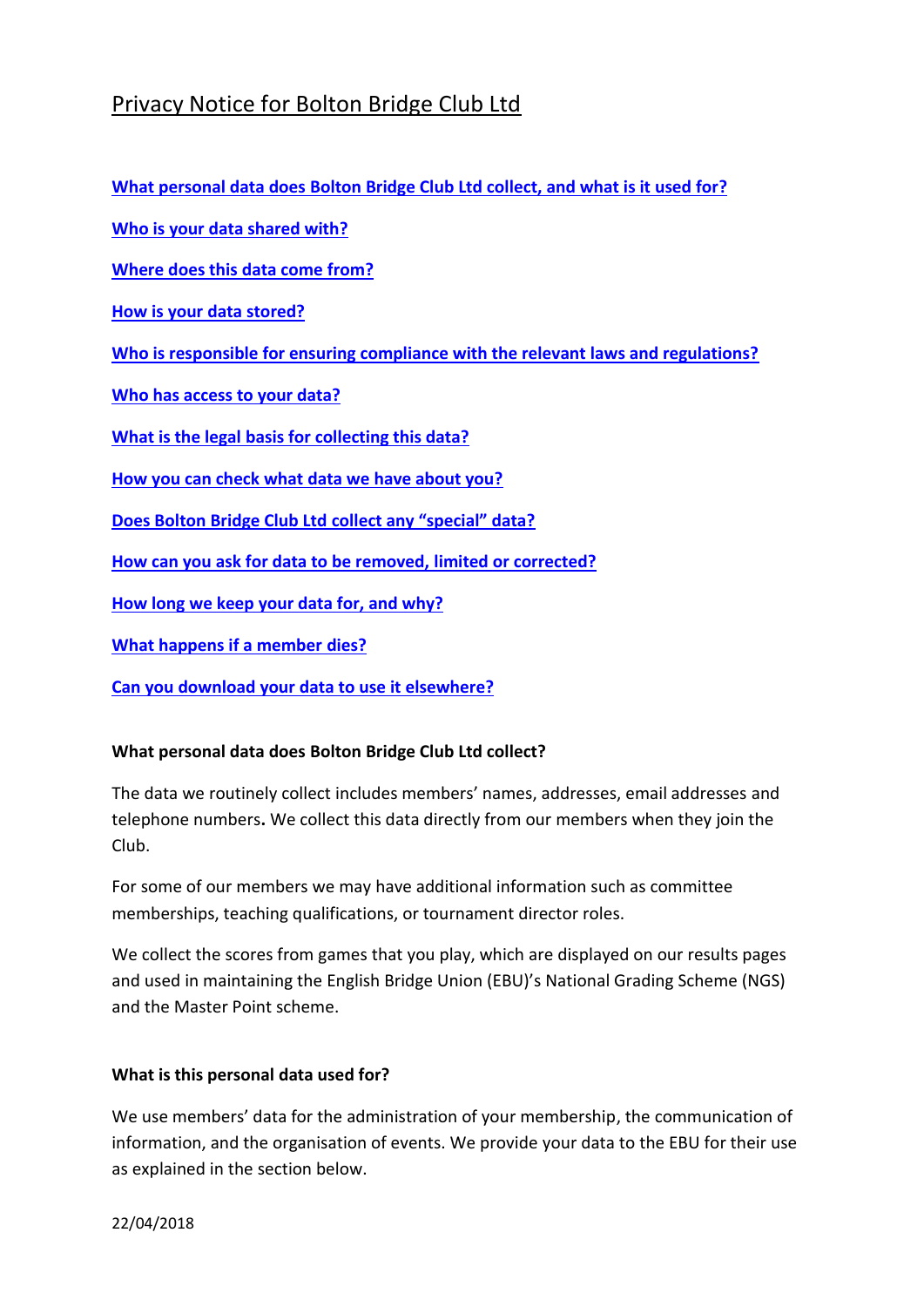## <span id="page-1-0"></span>**Who is your data shared with?**

Your membership data is passed on to the English Bridge Union (EBU), of which you become a member when you join Bolton Bridge Club Ltd. The EBU shares data with its associated charity, English Bridge Education and Development (EBED), since it shares offices and data systems with them, and also with the Lancashire Contract Bridge Association (LCBA) or any other county that you may have nominated as your county of allegiance. Full information about the EBU data use policies can be found on their website at [www.ebu.co.uk/gdpr.](http://www.ebu.co.uk/gdpr)

Information from your results is also passed on to the EBU for use in its National Grading Scheme (NGS) and Master Point scheme, unless you have chosen to have your NGS grade kept private, and this may also be used for stratification and handicap purposes.

Some of your data will be available for use by our website host acting as a Data Processor on our behalf. They are not free to pass this on to other organisations that are not connected with Bolton Bridge Club Ltd.

Your personal data is not passed on by us to organisations other than those indicated above, whether or not connected with bridge.

## <span id="page-1-1"></span>**Where does this data come from?**

Data for our members comes directly from you when you join Bolton Bridge Club Ltd or when you update your information; your EBU number is obtained via your EBU record.

The information held by the EBU may be updated by us unless you deny us permission to change your record. You can change this permission, or the information held by the EBU, by logging on to My EBU -> Account -> My Details at [www.ebu.co.uk/members.](http://www.ebu.co.uk/members)

Scoring data comes directly from the results of the Club games in which you play. NGS (handicap) data are downloaded from the EBU.

## <span id="page-1-2"></span>**How is your data stored?**

This information is mainly stored in digital form on computers and in the form of written documents stored at the Club. Any information that is stored remotely is stored in compliance with the GDPR.

## <span id="page-1-3"></span>**Who is responsible for ensuring compliance with the relevant laws and regulations?**

Under the General Data Protection Regulation (GDPR) we do not have a [statutory](https://ico.org.uk/for-organisations/guide-to-the-general-data-protection-regulation-gdpr/accountability-and-governance/data-protection-officers/)  [requirement to have a Data Protection Officer.](https://ico.org.uk/for-organisations/guide-to-the-general-data-protection-regulation-gdpr/accountability-and-governance/data-protection-officers/) The person who is responsible for ensuring Bolton Bridge Club Ltd discharges its obligations under the GDPR is the Club Secretary.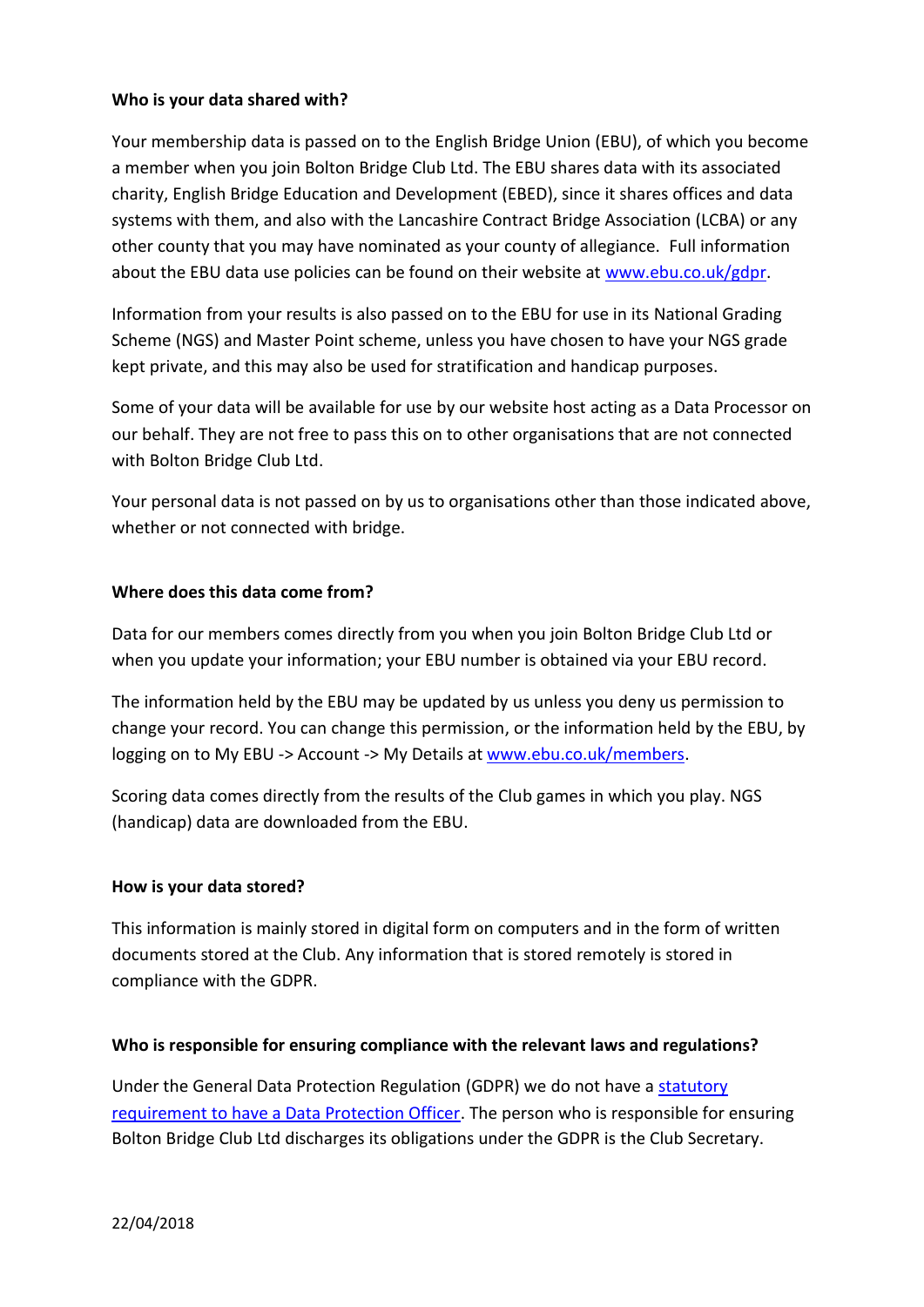## <span id="page-2-0"></span>**Who has access to your data?**

Members of the committee of Bolton Bridge Club Ltd have access to members' data in order for them to carry out their legitimate tasks for the organisation.

# <span id="page-2-1"></span>**What is the legal basis for collecting this data?**

Bolton Bridge Club Ltd collects personal data that is necessary for the purposes of its *legitimate interests* as a membership organisation and participant in an internationally recognised and regulated, competitive mind sport.

For some data, such as that relating to the requirement to maintain an up-to-date register of members and also financial matters, the basis for its collection and retention is to comply with our legal obligations as a company limited by guarantee.

Similarly, personnel data is kept in compliance with our legal obligations.

## <span id="page-2-2"></span>**How you can check what data we have about you?**

If you want to see the data we hold about you, you should contact the Club Secretary.

You can contact us with a "[Subject Access Request](https://ico.org.uk/for-the-public/personal-information/)" if you want to ask us to provide you with any other information we hold about you. If you are interested in any particular aspects, specifying them will help us to provide you with what you need quickly and efficiently. We are required to provide this to you within one month.

There is not usually a fee for this, though we can charge a reasonable fee based on the administrative cost of providing the information if a request is manifestly unfounded or excessive, or for requests for further copies of the same information.

# <span id="page-2-3"></span>**Does Bolton Bridge Club Ltd collect any "special" data?**

The GDPR refers to sensitive personal data as "special categories of personal data". Of these categories, the only data we record relates to the disabilities of members who have explicitly requested it to be recorded for the purpose of giving them stationary positions in our duplicates (which we aim to do wherever feasible). If you wish to change this data on your record you can do so at any time by contacting the Club Secretary.

## <span id="page-2-4"></span>**How can you ask for data to be removed, limited or corrected?**

Under the GDPR you have a right to have any personal data that we store about you deleted upon request. You can make this request be contacting the Club Secretary. As we hold your personal data solely to enable you to partake as a member of the Club we will inform you if your deletion request will no longer enable us to retain your membership. We will aim to comply with all deletion requests within 14 days but will provide a realistic time frame upon the making of a request.

22/04/2018